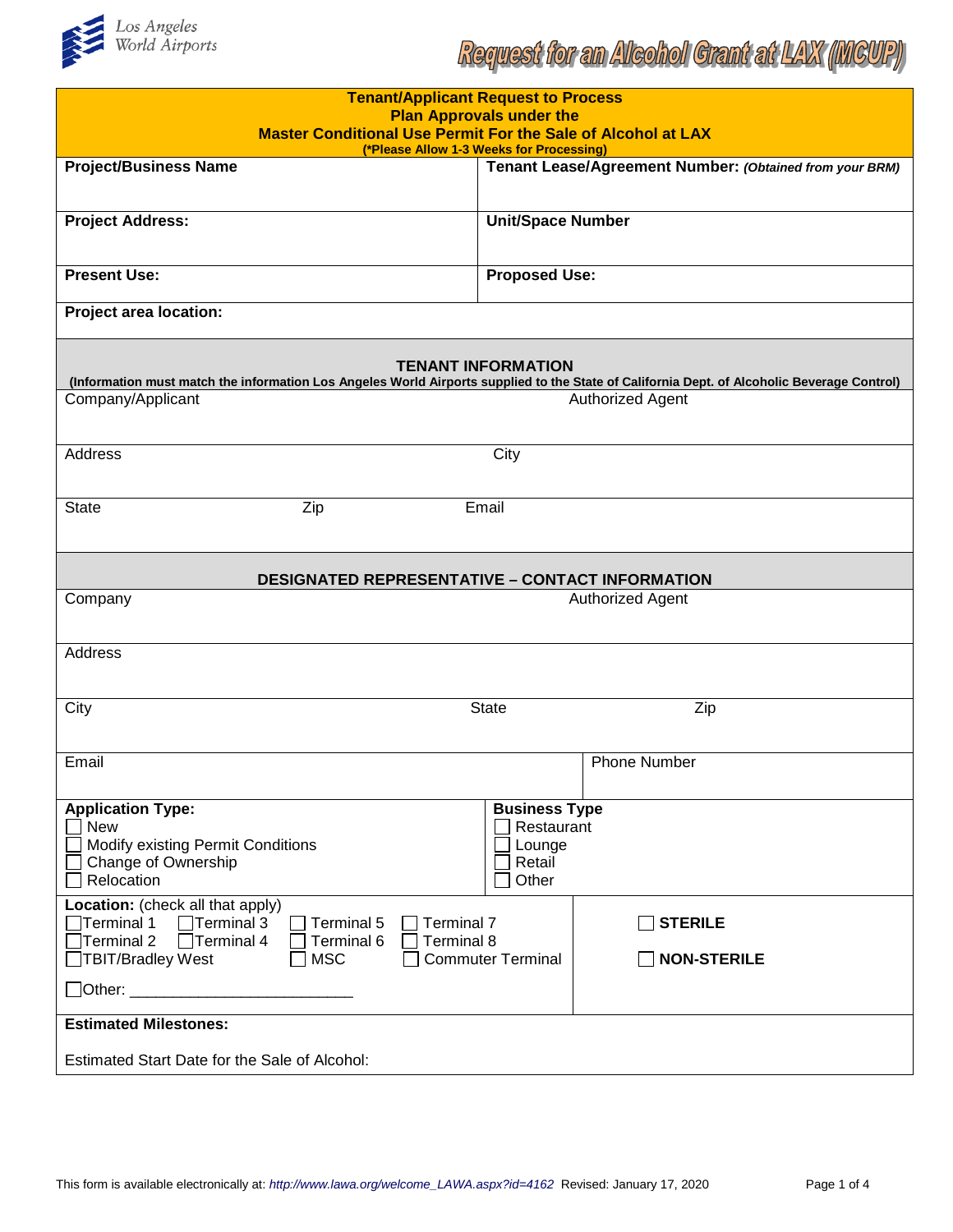

| <b>Project Specifications</b>                                                                                                                                                                                                                                          |  |
|------------------------------------------------------------------------------------------------------------------------------------------------------------------------------------------------------------------------------------------------------------------------|--|
| <b>Physical Characteristics of Site</b>                                                                                                                                                                                                                                |  |
| 1.                                                                                                                                                                                                                                                                     |  |
| 2.<br>Total occupancy load as determined by the Fire Department: ______________________                                                                                                                                                                                |  |
| Total Number of seats being provided within the tenant establishment space: _________<br>3.<br>(Includes barstools, dining tables that include chairs - any seating area where beverages are consumed)<br>*The total seat count must match the Floor Plans seat count. |  |
| 4. Does the area have multiple levels?<br>$\Box$ Yes $\Box$ No                                                                                                                                                                                                         |  |
| <b>Operation of the Establishment</b>                                                                                                                                                                                                                                  |  |
| Will there be accessory retail uses on the site? $\Box$ Yes $\Box$ No                                                                                                                                                                                                  |  |
| If yes, list general type of items being sold in the "Additional Information" section.                                                                                                                                                                                 |  |
| <b>Note:</b> The Sale of alcohol must be during the hours of 5:00 A.M to 1:00 A.M Weekly (Sunday through Saturday)                                                                                                                                                     |  |
| <b>Security</b>                                                                                                                                                                                                                                                        |  |
| Total number of employees on site, at any given time __________<br>*This number represents the average number of employees working an average shift at the establishment.                                                                                              |  |
| Food                                                                                                                                                                                                                                                                   |  |
| 1. Will there be a kitchen on site? $\Box$ Yes $\Box$ No                                                                                                                                                                                                               |  |
| <b>On Site Consumption</b>                                                                                                                                                                                                                                             |  |
| 1. Will there be a separate bar or cocktail lounge within the tenant establishment area? $\Box$ Yes $\Box$ No<br>If Yes, floor plans must show the details of the cocktail lounge and the separation between the dining and lounge<br>facilities.                      |  |
| 2. Will off-site sales of alcohol be provided accessory to on-site sales ("Take Out")? $\Box$ Yes $\Box$ No<br>If Yes, a request for off-site sales of alcohol is required as well                                                                                     |  |
| <b>Off Site Consumption</b>                                                                                                                                                                                                                                            |  |
| $\Box$ Yes $\Box$ No<br>Will the establishment have Incidental Off-Site alcohol sales?<br>1.                                                                                                                                                                           |  |
| Will cups, glasses or other containers be sold which might be used for the consumption of alcohol on the<br>2.<br>premises?<br>$\Box$ Yes $\Box$ No                                                                                                                    |  |
| Will beer or wine coolers be sold in single cans, or will wine be sold in containers less than 1 liter (750 ml)?<br>3.<br>$\Box$ Yes $\Box$ No                                                                                                                         |  |
| ADDITIONAL INFORMATION (provide a list of general accessories being sold here and/or Off-Site Alcohol Sales)                                                                                                                                                           |  |
| NOTE: THIS IS NOT A REQUEST TO THE STATE OF CALIFORNIA, DEPARTMENT OF ALCOHOL AND BEVERAGE CONTROL (ABC). Tenant is                                                                                                                                                    |  |

**responsible for applying and meeting ABC's requirements for the sale of alcohol. LAWA will only process requests through the local (City of Los Angeles) approval process.**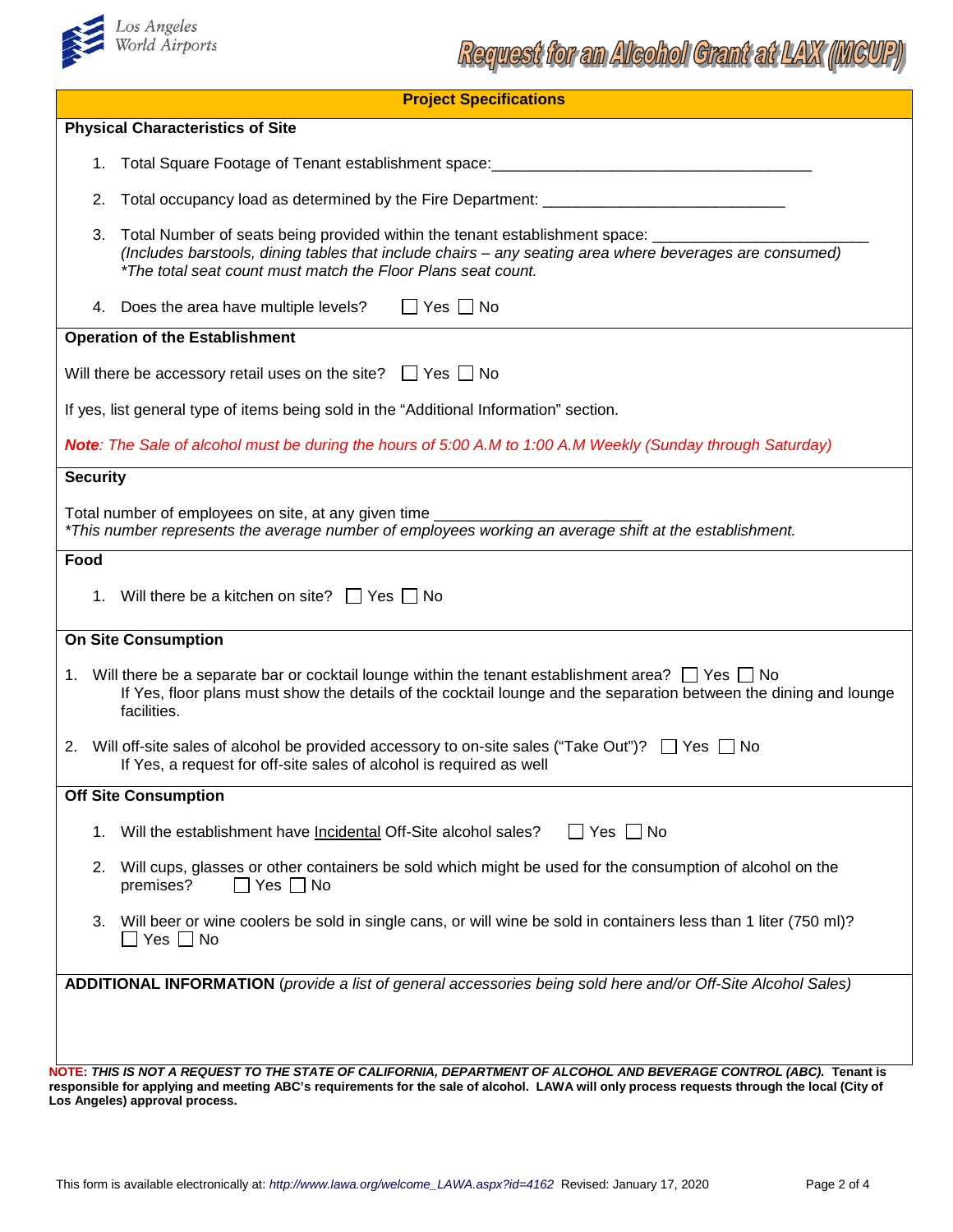

**PROJECT DESCRIPTION:** Provide a written description the project.

**CONTACT INFORMATION:** If you have any comments or questions please contact Commercial Development Group or Environmental Planning Division. \_\_\_\_\_\_\_\_\_\_\_\_\_\_\_\_\_\_\_\_\_\_\_\_\_\_\_\_\_\_\_\_\_\_\_\_\_\_\_\_\_\_\_\_\_\_\_\_\_\_\_\_\_\_\_\_\_\_\_\_\_\_\_\_\_\_\_\_\_\_\_\_\_\_\_\_\_\_\_\_\_\_\_\_\_\_\_\_\_\_\_\_\_\_\_ Address: Commercial Development Group **Environmental Planning Division** 6053 W. Century Blvd<br>
4<sup>th</sup> Floor<br>
10<sup>th</sup> Floor 4<sup>th</sup> Floor 10<sup>th</sup> Floor 10<sup>th</sup> Floor 2.5 Angeles, CA 90045-6430 Los Angeles, CA 90045-6430

\_\_\_\_\_\_\_\_\_\_\_\_\_\_\_\_\_\_\_\_\_\_\_\_\_\_\_\_\_\_\_\_\_\_\_\_\_\_\_\_\_\_\_\_\_\_\_\_\_\_\_\_\_\_\_\_\_\_\_\_\_\_\_\_\_\_\_\_\_\_\_\_\_\_\_\_\_\_\_\_\_\_\_\_\_\_\_\_\_\_\_\_\_\_\_

Phone: 424-646-7200 424-646-7200 424-646-5174

Email: [ProjectApprovals@lawa.org](mailto:ProjectApprovals@lawa.org) ProjectApprovals@lawa.org [LAXPlanning@lawa.org](mailto:LAXPlanning@lawa.org)